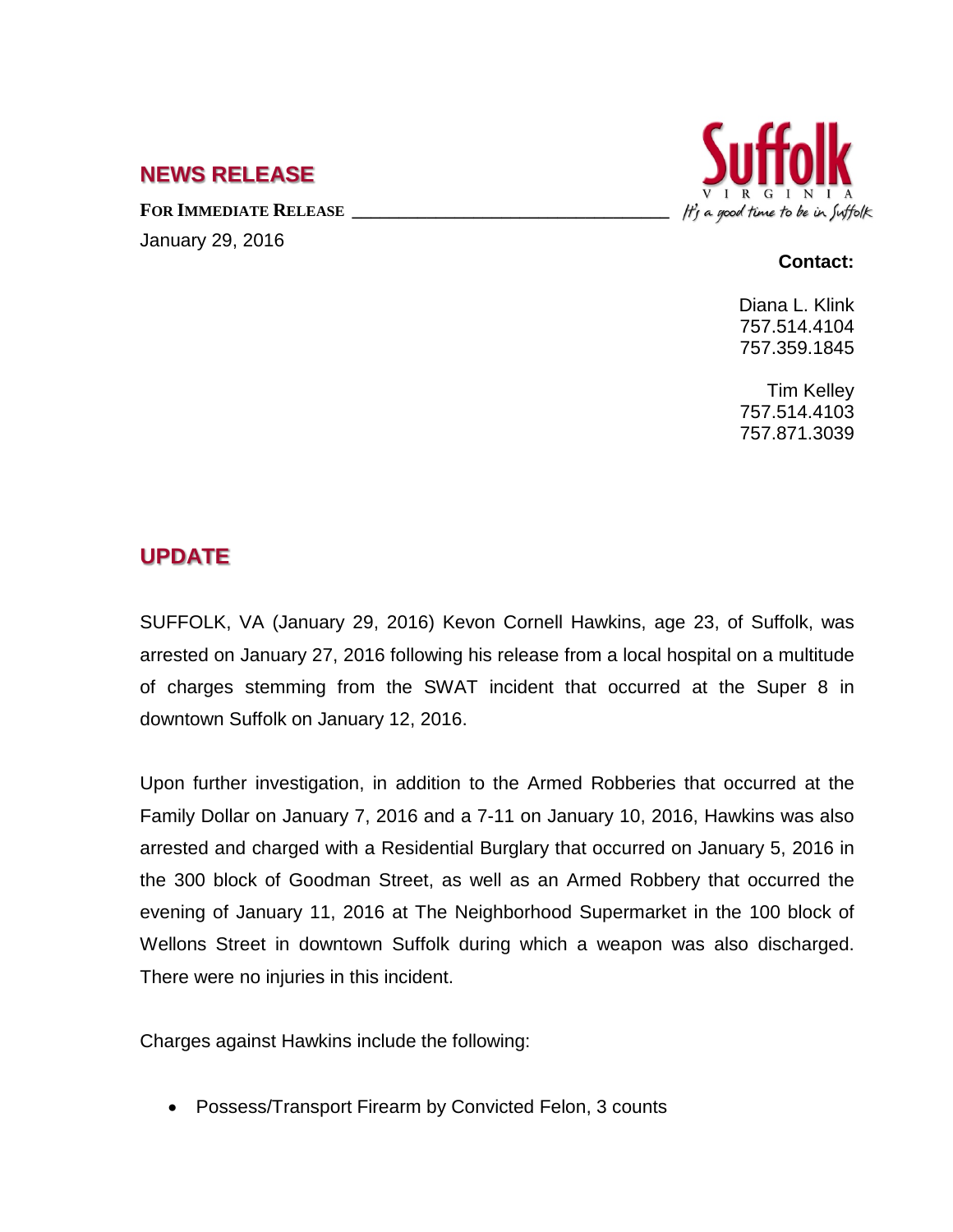- Use or Display Firearm in Commission of Felony, 3 counts
- Receipt of Stolen Firearm
- Wearing Mask in Public, 3 counts
- Grand Larceny
- Break & Enter with Intent to Commit Felony, Residential
- Robbery, 3 counts
- Discharge Firearm in Occupied Building
- Felonious Assault
- Obstructing Justice
- Resisting Lawful Arrest

Hawkins is currently being held without bond at the Western Tidewater Regional Jail.

## **CORRECTION/UPDATE**

SUFFOLK, VA (January 12, 2016) Please note the corrected date related to the Family Dollar incident was January 7, 2016, not January 1, 2016 as initially noted. The Media Release for that incident was dated January 8, 2016. Copies of both previous Media Releases are attached.

The female acquaintance is not currently being charged. As it relates to the second involved subject as was previously noted in both Media Releases, the investigations remain ongoing.

## **UPDATE**

SUFFOLK, VA (January 12, 2016) The Suffolk Police Department received information that Kevon Cornell Hawkins, age 23, of Suffolk, was involved in the robbery of the 7-11 located in the 6000 block of Godwin Boulevard on January 10,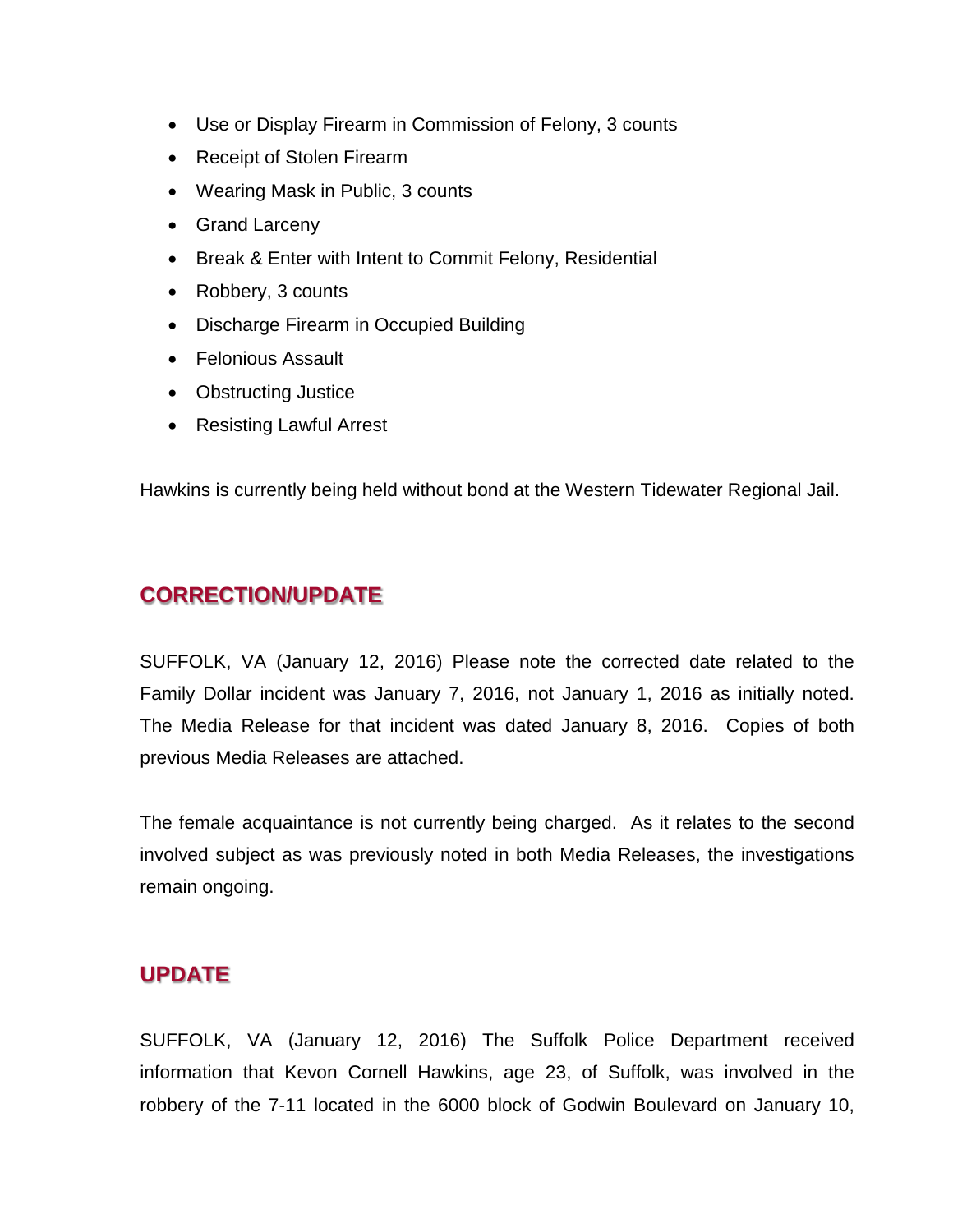2016, and the robbery of the Family Dollar located in the 800 block of West Constance Road on January 1, 2016. Police also obtained information that Hawkins was possibly staying at a hotel in the downtown area of Suffolk with an adult female acquaintance.

Officers began checking the downtown hotels for both subjects and learned that the female acquaintance was a registered guest at the Super 8 located in the 600 block of North Main Street. Several Officers then approached the door of the room where the female was registered, knocked once and got no response. A second knock was made and Officers heard what sounded like a round being chambered into a firearm. After a brief time elapsed, the female acquaintance, who was not injured, exited the room and shortly after Officers heard several gunshots fired from within the room. Shortly thereafter, Hawkins, the only other occupant of the room, opened the door and crawled out of the room and was taken into custody. It appeared that Hawkins had at least one self-inflicted gunshot wound underneath his chin area.

A firearm was located within the hotel room.

Hawkins has outstanding warrants from Suffolk for Attempted Malicious Wounding, Possession of Stolen Firearm, 5 counts of Possess Firearm by Convicted Felon, 3 counts of Robbery, 4 counts of Use of a Firearm in Commission of a Felony, 3 counts of Wearing a Mask in Public, Burglary, Grand Larceny, 2 counts of Discharge Firearm in Occupied Building, Obstructing Justice and Resisting Arrest. He also has outstanding warrants out of North Carolina for Kidnapping.

In addition, Hawkins is currently being investigated for multiple business robberies and residential burglaries.

Hawkins remains hospitalized at Sentara Norfolk General Hospital.

#### **SWAT INCIDENT AT SUPER 8 MOTEL**